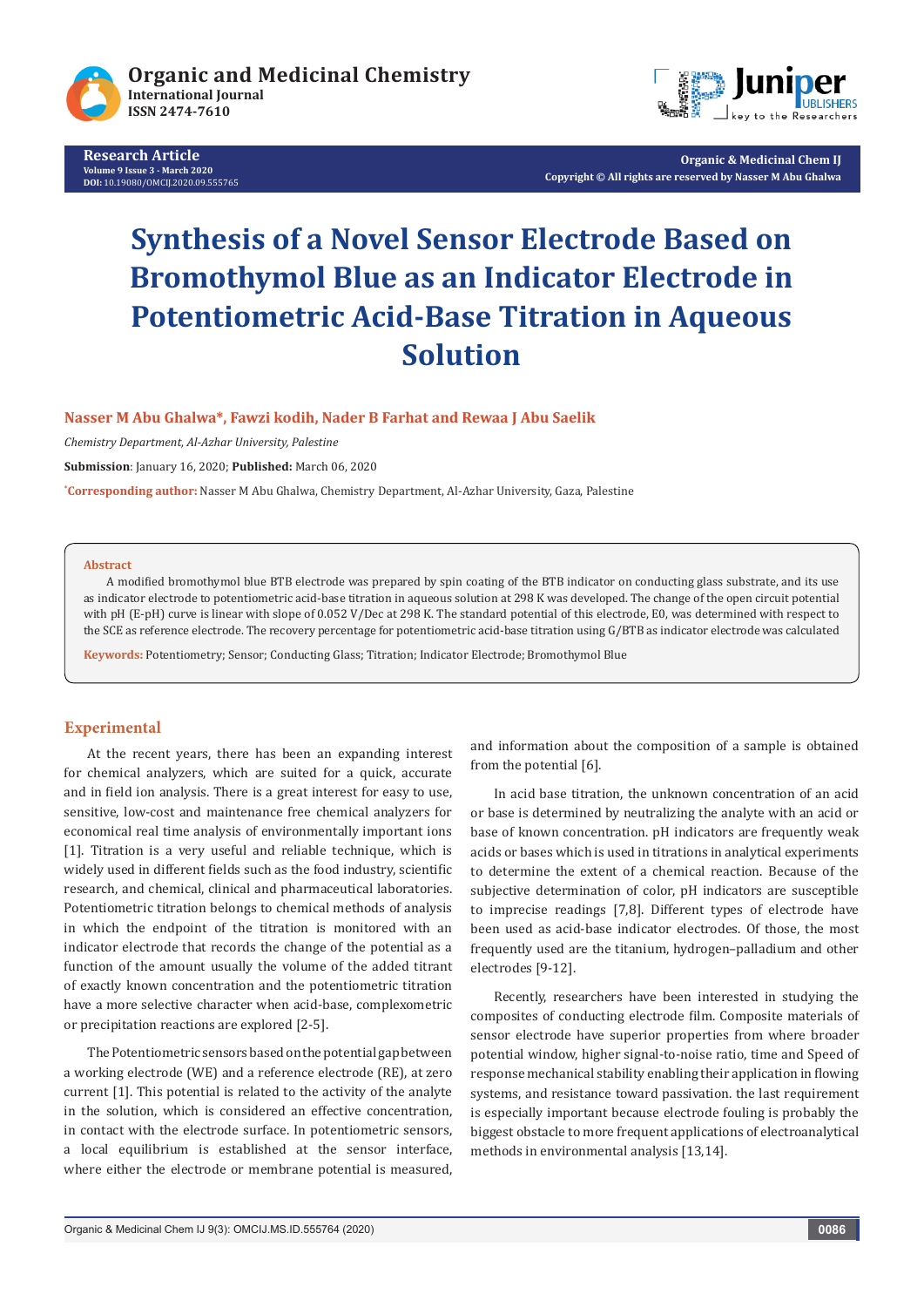Bromothymol blue (also known as bromothymol sulfone phthalein and BTB) is a pH indicator for reactions between strong acids and bases. It is mostly used in applications that require measuring substances that would have a relatively neutral pH (near 7). A solution of bromothymol exhibits two forms acidic forms (yellow color) and basic form (blue color) [15] (Figure 1).



 This study focuses on the bromothymol blue indicator BTB to prepare a new modified electrode coated on conducting glass film as sensor (glass / indicator electrode), for used in potentiometric acid base titration.

# **Experimental**

## **Chemicals**

The chemicals used in potentiometric titrations and preparation the electrode was tetraethyl orthosilicate (TEOS), bromothymol blue (BTB), hydrochloric acid, ammonia, Acetic acid, phosphoric acid, sodium hydroxide, sulfuric acid, citric acid and disodium phosphate. The chemicals are of analytical pure grade.

## **Synthesis of Materials**

## **Preparation of Hydrolyzed TEOS**

 A mixture of 2.5 ml of absolute ethanol, 0.86 ml of 0.1 M of HCl were added to 2.5 ml of TEOS under stirring. The obtained solution was kept under stirring at room temperature until a homogeneous clear solution was obtained. The solution was aged at least for 24 hours before used in the coating process. The hydrolyzed TEOS solution was used as a host matrix for the indicators.

#### **Preparation of Indicators**

Indicators solution (0.001 M) of bromothymol blue, prepared using absolute ethanol as solvent.

#### **Stock Solution of Indicators**

The sample solution was prepared by mixing 1 ml of blank hydrolyzed TEOS solution and 1 ml for each indicator.

#### **Preparation of Silica-immobilized Thin Films**

## **Substrate Cleaning**

Glass were activated by concentrated  $\rm{H_2SO_4}$  for 24 hours, then washed with distilled water and ethanol. The surface was finally rubbed with cleaning paper.

# **Preparation of Glass/BTB Electrodes using Spin Coating Method**

All thin films layers prepared in this work were made by spinning three drops of the solutions onto a clean glass slide. The coating process was performed using the spin coater machine at 900 rpm spinning speed for 1 min. period time. To obtain multilayers of thin films a subsequent spin coating method was performed after gradually drying of the previous layer at room temperature for 24 hours, then dried at  $80^{\circ}$ C for another  $48$ hours. And repeat the spin coating two or three time. Where the conducting substrate is usually conducting glass, consisting of glass coated with a thin layer of F-doped  $SnO<sub>2</sub>$ 

## **Sensor Design of Potentiometric Cell**

The potential of the indicator electrode relative to that of the reference electrode was measured on a digital multimeter model YDM 302C (China). Potentials were measured to ±5 mv. The potential of Bromothymol blue, Thymol blue, sensor indicators electrodes was measured vs. a saturated calomel electrode (SCE). The error in the measurement of the potential due to liquidjunction potentials in these electrolytes is estimated to be about 0.001 V.

The solution in a beaker is stirred by means of a magnetic stirrer. The electrodes (indicator and reference) were dipped slowly into aqueous solution (acid or reductant). After the steady state potential was attained, the titration of the acid was carried out by addition of 1 ml of the base to the acidic solution, waiting until the steady potential is established and then measured. The potential variation depends on the type of the base, the progress of neutralization process and on the initial concentration of the acid to be titrated. The results were reproducible to satisfactory value of ±5 mV for potential measurements. The process of addition of the titrant was repeated until the equivalence point was reached.

#### **Result and discussion**

#### **The E-pH relation of BTB electrode**

Figure 2 show the change of the open circuit potential (E) of the glass/ Bromo thymol blue (G/ BTB) indicator electrodes with PH. The relation between potential and pH (E-pH) plot of the G/ BTB indicator electrode fits straight line with slope of 52.66 mV and 53.11 mV at 298 K. This value is close to the magnitude of the term 2.303 RT/F (where: R gas constant, T absolute temperature and F Faraday constant) at the corresponding temperature (59.1 mV at 288 K). From Figure 2 the E0 value of the sensor electrode, i.e. the potential at [H<sup>+</sup> ] =1, is computed as 279.1 mV relative to the saturated calomel electrode and can determination by:

$$
HIn \leftrightarrow H^{+} + In^{-}
$$
 (1)

$$
E_{\text{BTB}} = E_{\text{BTB}}^o + \frac{2.303RT}{F} \log \frac{\left[H^+ \right] \left[ In^- \right]}{\left[ HIn \right]}
$$
 (2)

$$
E_{\text{BTB}} = E_{\text{BTB}}^o + \frac{2.303RT}{F} \log \left[ \frac{[In^-]}{[HIn]} \right] + \frac{2.303RT}{F} \log \left[ H^+ \right] \tag{3}
$$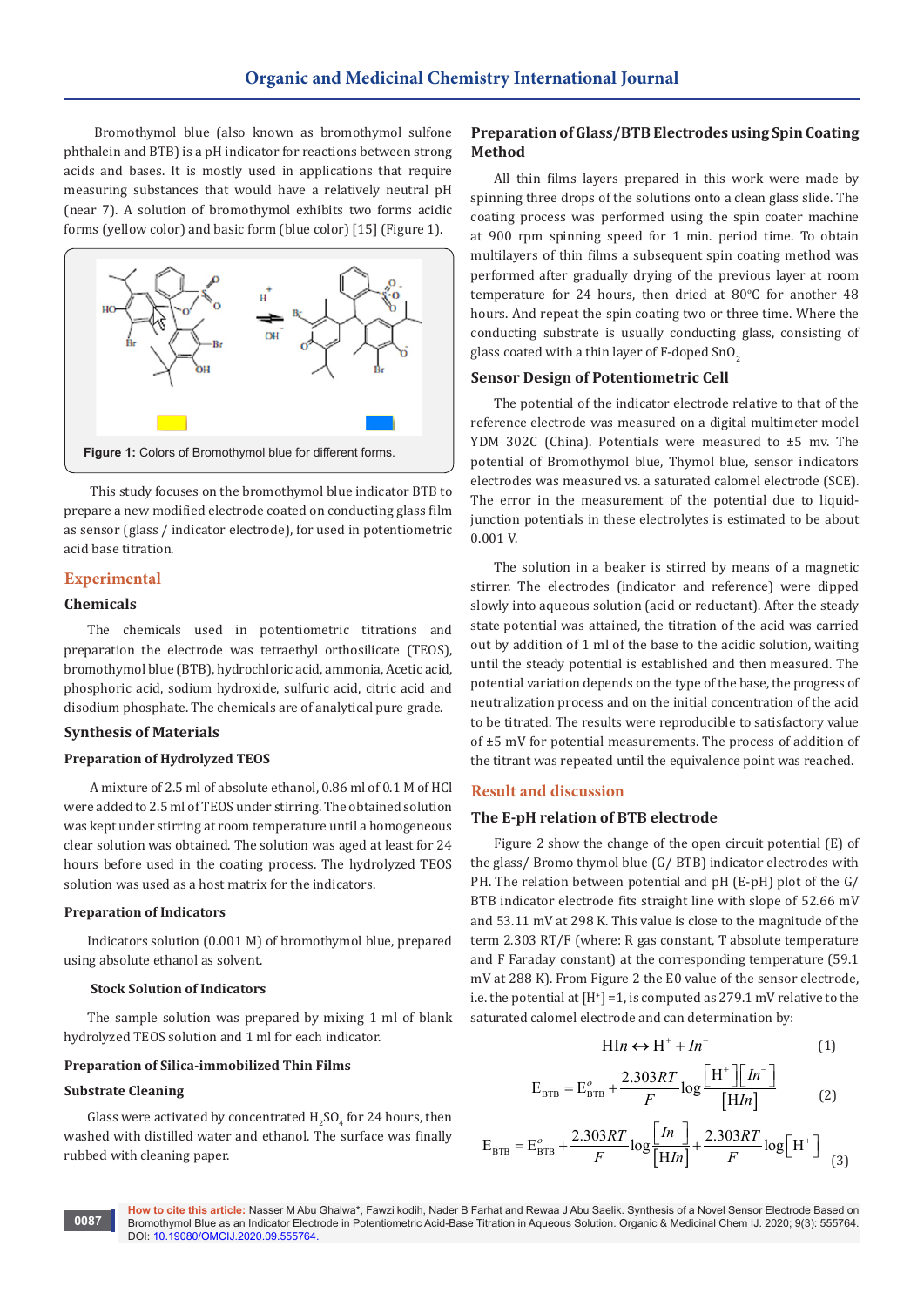Because HIn weak acid

$$
\left[\mathrm{In}^{-}\right] \approx \left[\mathrm{HIn}\right]
$$
 (4)

$$
\log \frac{\left[1n^{-}\right]}{\left[\text{H1}n\right]} = 0\tag{5}
$$

$$
E_{\text{BTB}} = E_{\text{BTB}}^o + 0.059 \log[H^+]
$$
 (6)

 $E_{BTR} = E_{BTR}^{\circ} - 0.059 pH$  (7)

This equation is applicable for the reversible behavior of working electrode. From the developed Nernst equation, we indicate that working electrodes can be used as pH-indicator. At high or low pH, the electrode indicates pH less than true value as pH glass electrode, it may be due to damage in electrode or existence of alkali metal ions in solution too.



# **Potentiometric Acid-Base Titration**

# **Effect of Concentration of Acid on Potentiometric Titration**

Figures 3a,b,c represent the relation between the volume of 0.1 M NaOH with potential shift in the titrations of different concentrations of acetic acids, phosphoric acid and hydrochloric acid for G/BTB electrodes, where the relation between the volume

of 0.1 M HCl with titrations of different concentrations of ammonia represent in figure 3d. The variation of G/BTB electrode potential at 288 K with the different volumes of standard NaOH and HCl followed typical potentiometric titration curves. These curves show slight decrease in potential (to more negative values) with the addition of the titrant.

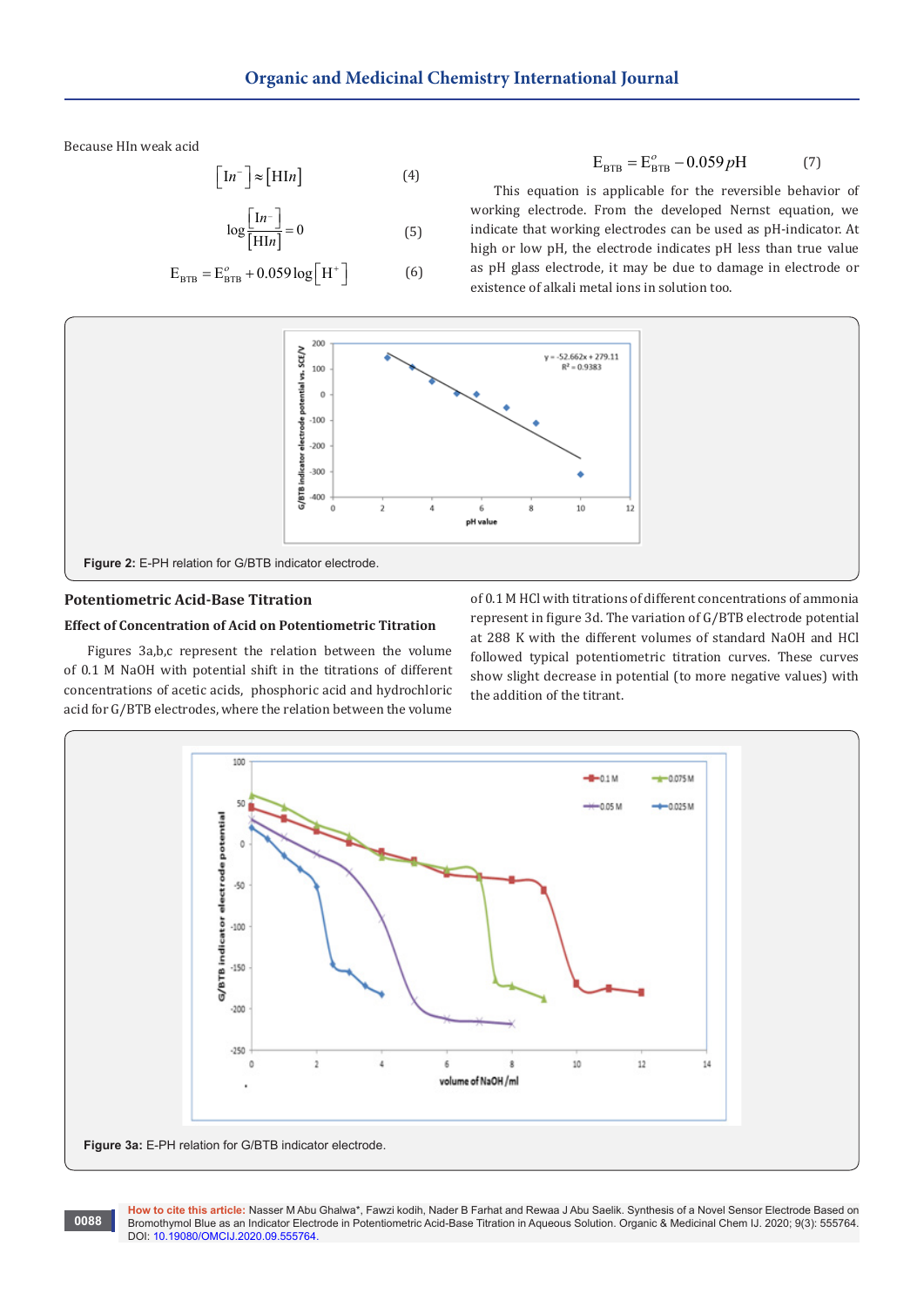









**How to cite this article:** Nasser M Abu Ghalwa\*, Fawzi kodih, Nader B Farhat and Rewaa J Abu Saelik. Synthesis of a Novel Sensor Electrode Based on Bromothymol Blue as an Indicator Electrode in Potentiometric Acid-Base Titration in Aqueous Solution. Organic & Medicinal Chem IJ. 2020; 9(3): 555764. DOI: [10.19080/OMCIJ.2020.09.555764.](http://dx.doi.org/10.19080/OMCIJ.2020.09.555764)

**0089**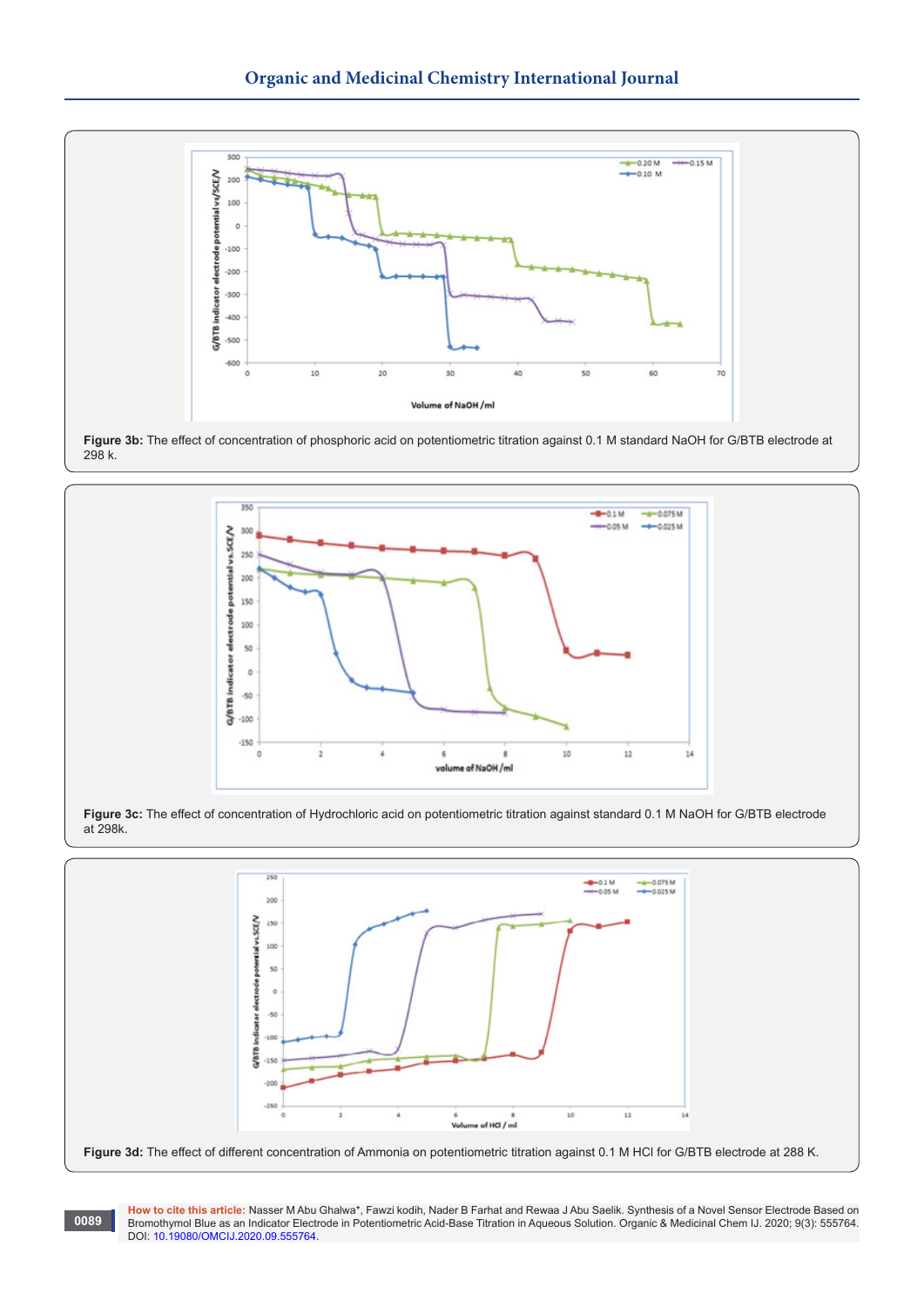# **Location of Endpoints**

**0090**

The locating endpoints shown in Figure 4. Figure 4 represents ΔE/ΔV against V for the potentiometric titrations of hydrochloric acid, Acetic acid and phosphoric acid, against 0.1 M NaOH where

the ammonia against 0.1 HCl. From the plots the values of endpoints are determined. The molar amounts  ${\bf A}$  of  ${\bf CH}_3{\bf COOH}$  acid,  $HCl$  acid,  $CH_3COOH$  acid, experimental and theoretical amounts of standard NaOH, B<sub>e</sub>, B<sub>t</sub> and recovery percentage (R%) for acid-base titrations using BTB indicator electrode are listed in Table 1.

 ${\sf Table~1:}$  The molar amounts A of CH $_{_3}$ COOH acid, HCl acid, NH $_{_4}$  acid, experimental and theoretical amounts of standard NaOH, B $_{_{6}},$  B $_{_{6}}$  and recovery percentage (R%) for acid-base titrations using BTB indicator electrode.

| Hydrochloric acid | Ammonia     |                 |       | <b>Acetic Acid</b> |                 |      | Acid        |                 |       |
|-------------------|-------------|-----------------|-------|--------------------|-----------------|------|-------------|-----------------|-------|
| R%                | $B(M)$ NaOH | $B_{o}(M)$ NaOH | $R\%$ | $B(M)$ NaOH        | $B_{o}(M)$ NaOH | R%   | $B(M)$ NaOH | $B_{s}(M)$ NaOH | A(M)  |
| 92                | 0.1         | 0.092           | 90    | 0.1                | 0.09            | 95   | 0.1         | 0.095           | 0.1   |
| 92                | 0.075       | 0.069           | 89.3  | 0.075              | 0.067           | 94.6 | 0.075       | 0.071           | 0.075 |
| 92                | 0.05        | 0.05            | 90    | 0.05               | 0.045           | 94   | 0.05        | 0.047           | 0.05  |
| 92                | 0.025       | 0.023           | 90    | 0.025              | 0.022           | 92   | 0.025       | 23              | 0.025 |





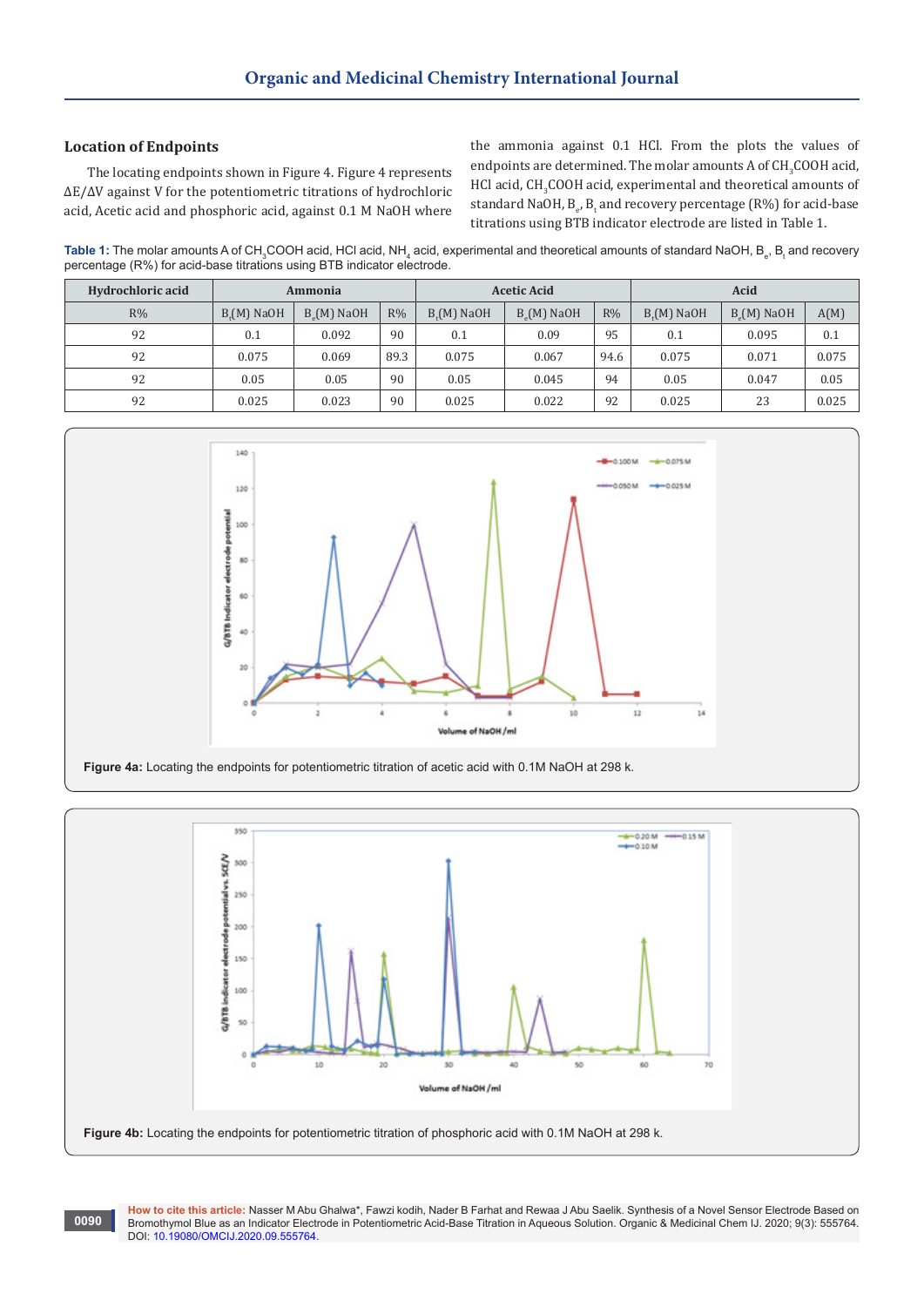



Where table 2 represent the molar amounts of Phosphoric acid experimental and theoretical amounts of standard NaOH,  $B_{e^\prime}$   $B_t$  and recovery percentage (R%) for acid-base titrations using BTB indicator electrode.

**Table 2:** The molar amounts of Phosphoric acid experimental and theoretical amounts of standard NaOH, B<sub>e</sub>, B<sub>t</sub> and recovery percentage (R%) for acid-base titrations using BTB indicator electrode.

| Acid | Phosphoric acid |                   |             |             |             |            |                 |             |       |
|------|-----------------|-------------------|-------------|-------------|-------------|------------|-----------------|-------------|-------|
|      |                 | <b>First step</b> | Second step |             |             | Third step |                 |             |       |
| A(M) | $B(M)$ NaOH     | $B(M)$ NaOH       | $R\%$       | $B(M)$ NaOH | $B(M)$ NaOH | $R\%$      | $B_{o}(M)$ NaOH | $B(M)$ NaOH | $R\%$ |
| 0.1  | 0.09            | 0.1               | 90          | 0.18        | 0.2         | 90         | 0.27            | 0.3         | 90    |
| 0.15 | 0.135           | 0.15              | 90          | 0.27        | 0.3         | 90         | 0.45            | 0.45        | 88    |
| 0.2  | 0.18            | 0.2               | 90          | 0.36        | 0.4         | 90         | 0.45            | 0.6         | 90    |

The values of the recovery percentage, R%, for all above titrations are calculated from equation (8). From the plots the values of endpoints and the values of the recovery percentage,  $R\%$ . are determined as

$$
R\% = \frac{B_e}{B_t} (100) \tag{8}
$$

where Be is the experimental amount of base and but is the theoretical amount of base calculated from the stoichiometric equations of neutralization reactions. It is clear from these data that the working electrode can be used as indicator electrode with the satisfactory percentage recovery not less than 88% in potentiometric titrations. These differences in the recovery percentage may be attributed to the impurities in the reagents. The values of  $pK_a$  (acid equilibrium constant) and  $pK_b$  (base equilibrium constant) for different acids can be determined using the method of half neutralization [16]. They are close to the previously reported values listed in Table 3 for the tested acids.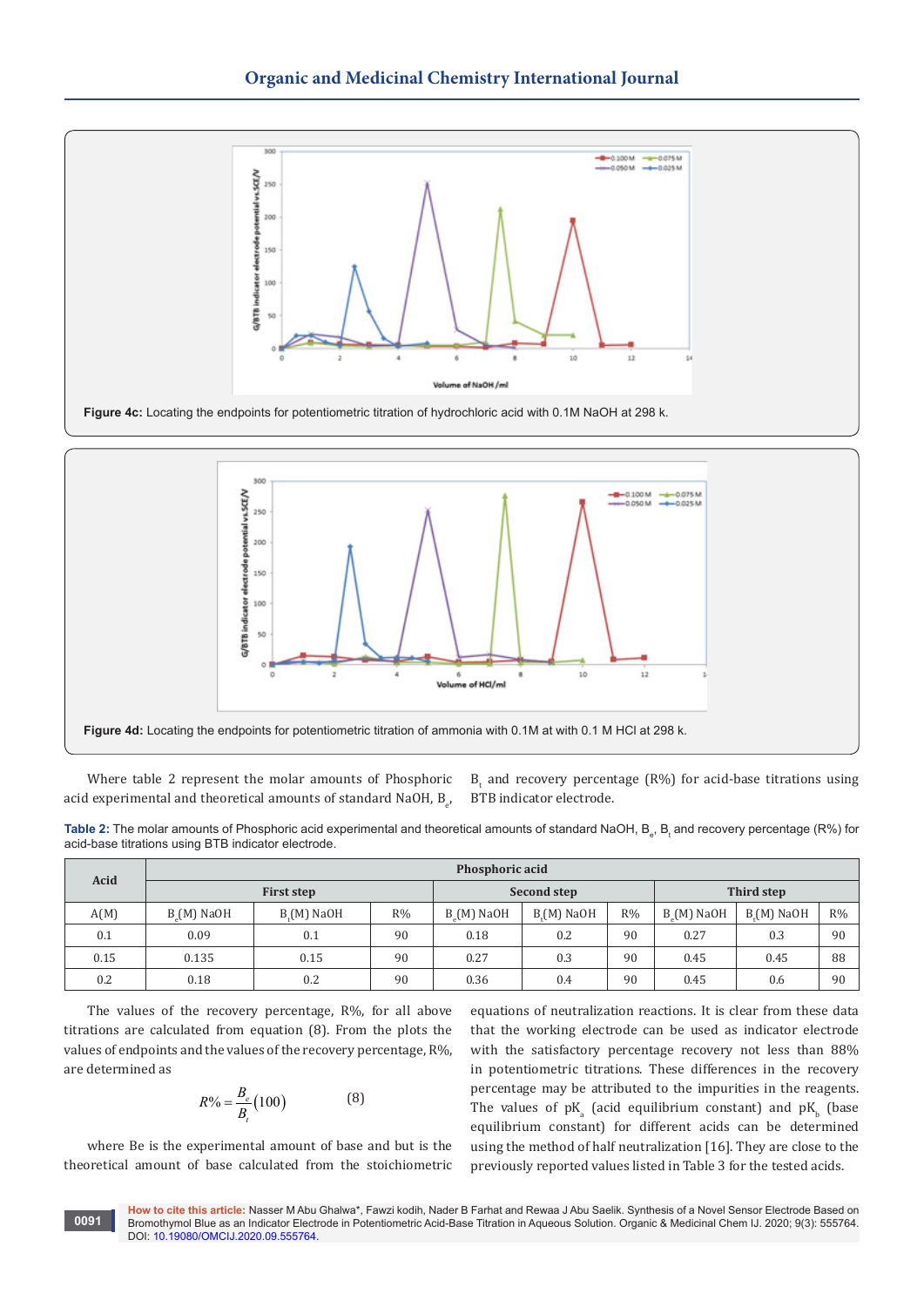| Acid  | <b>Acetic Acid</b> | Ammonia | <b>Phosphoric Acid</b> |                   |             |            |  |  |
|-------|--------------------|---------|------------------------|-------------------|-------------|------------|--|--|
|       |                    |         | A(M)                   | <b>First step</b> | Second step | Third step |  |  |
| A(M)  | $pK_a$             | $pK_h$  |                        | $pK_{a1}$         | $pK_{a2}$   | $pK_{a3}$  |  |  |
| 0.01  | 4.718              | 4.694   | 0.1                    | 2.165             | 7.155       | 2.165      |  |  |
| 0.075 | 4.718              | 4.691   | 0.15                   | 2.165             | 7.155       | 2.18       |  |  |
| 0.05  | 4.718              | 4.694   | 0.2                    | 2.165             | 7.155       | 2.165      |  |  |
| 0.025 | 4.718              | 4.694   |                        |                   |             |            |  |  |

 ${\sf Table~3}\!\!$  The molar amounts A of CH $_{\tiny 3}$ COOH, H $_{\tiny 3}$ PO $_{\tiny 4}$  and ammonia experimental pK $_{\tiny 5}$  and pK $_{\tiny 5}$  for acid-base titrations using BTB indicator electrode.

# **The Response Time of the Sensor**

**0092**

It is well known that the response time of the sensor is one of the most important factors in its evaluation and is defined as the time between the addition of analyte to the solution and the time

when a limiting potential has been reached [17,18]. Figure 5 show the response time of the G/BTB sensor at different concentration of phosphoric acid, acetic acid, Hydrochloric acid, ammonia and NaOH respectively. Response time, in the range of (100-450) seconds was achieved, which rendered the sensor highly practical.





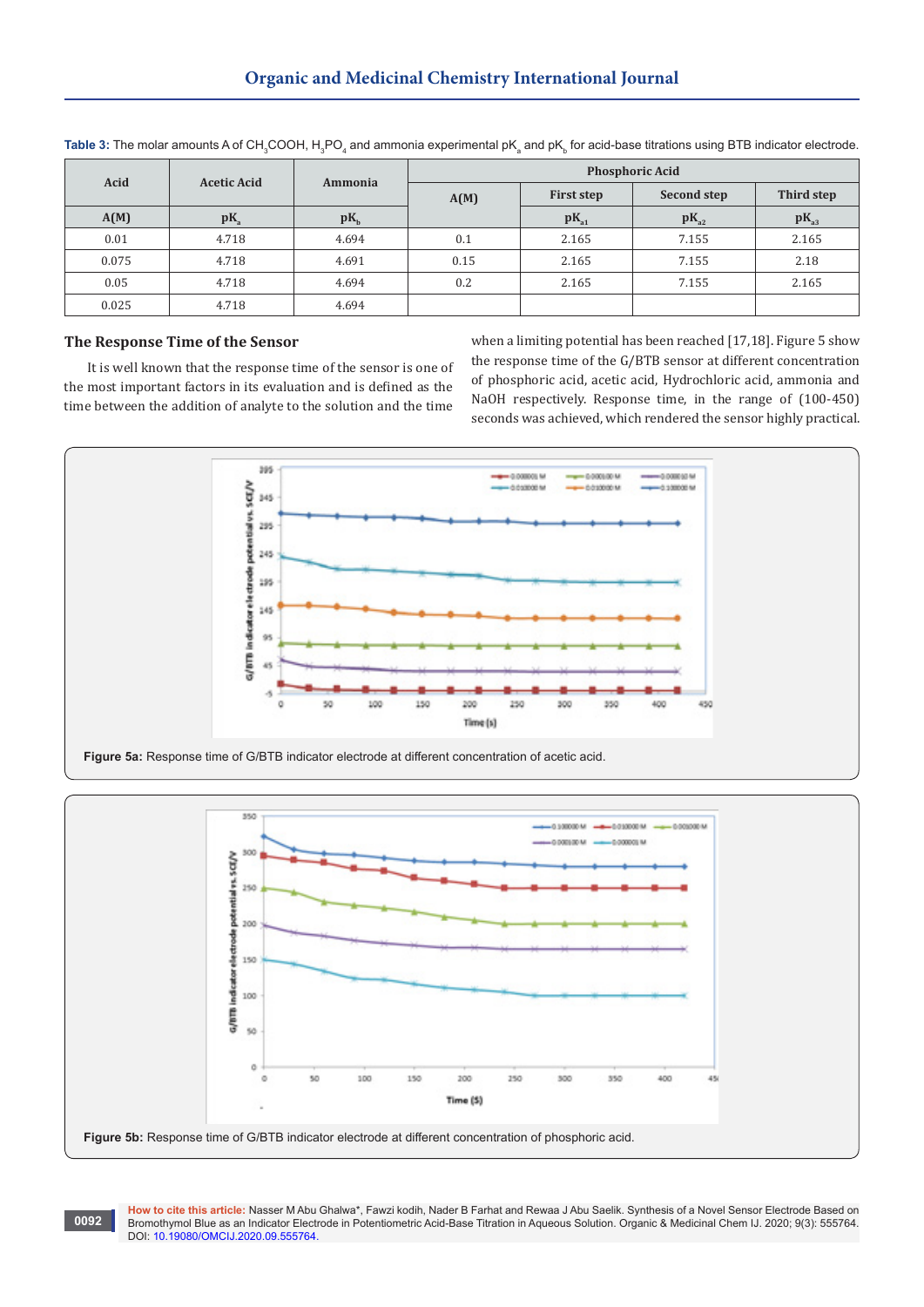

**Figure 5c:** Response time of G/BTB indicator electrode at different concentration of hydrochloric acid.





**How to cite this article:** Nasser M Abu Ghalwa\*, Fawzi kodih, Nader B Farhat and Rewaa J Abu Saelik. Synthesis of a Novel Sensor Electrode Based on Bromothymol Blue as an Indicator Electrode in Potentiometric Acid-Base Titration in Aqueous Solution. Organic & Medicinal Chem IJ. 2020; 9(3): 555764. DOI: [10.19080/OMCIJ.2020.09.555764.](http://dx.doi.org/10.19080/OMCIJ.2020.09.555764)

**0093**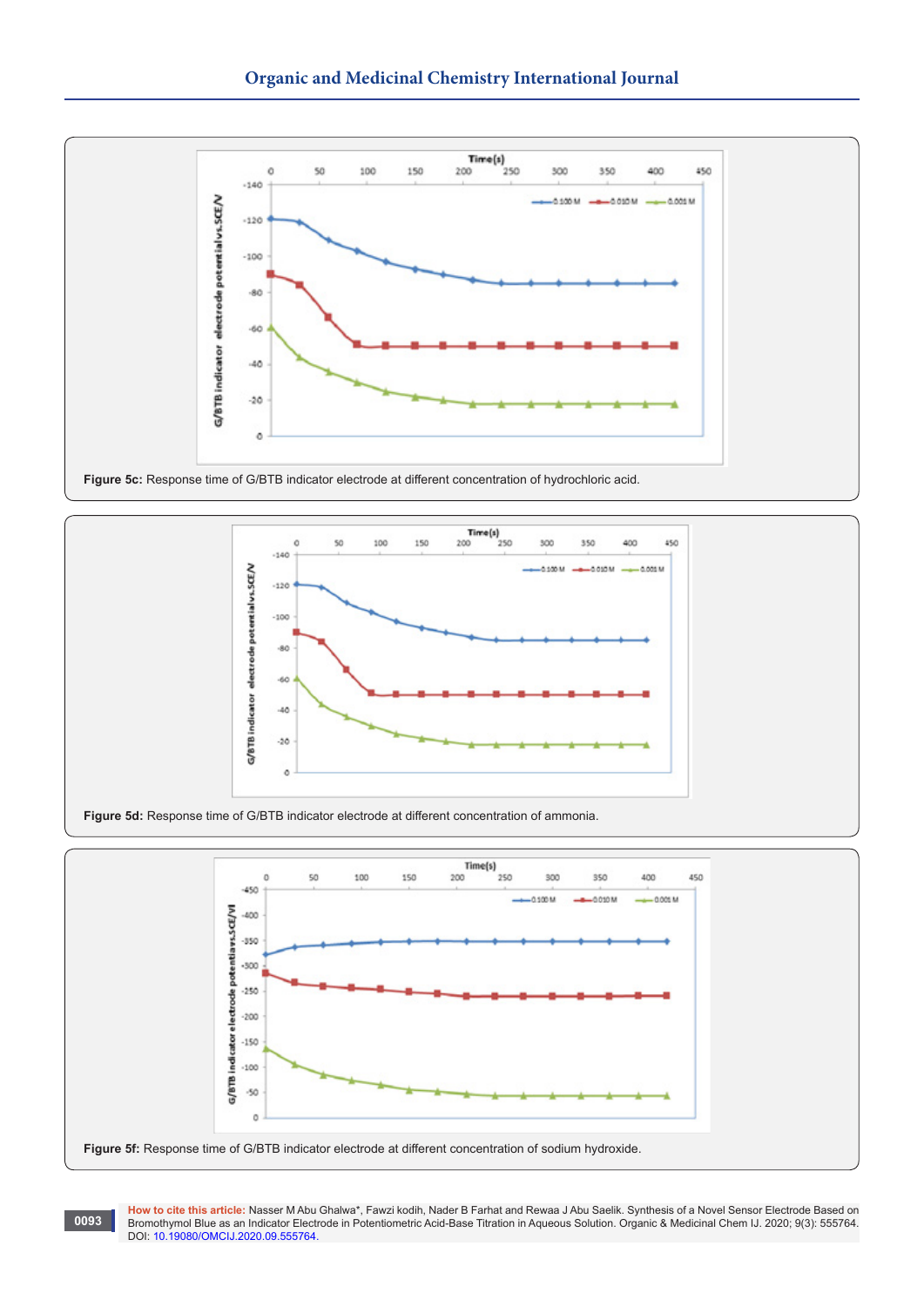# **Effect of Temperature on the Response Characteristics**

The pH of the electrolyte solution depends on the degree of dissociation of the acids and bases present, which is temperature dependent. And this effects on the behavior of the sensor [19]. To study the thermal stability of the sensor, calibration graphs were constructed at different test solution temperatures 15, 25, 35 and 45 ̊C. According to Figure 6. The sensor would be used for pH measurements in the range from (2-11). At lower temperatures, like 283 K, the slope of the sensor was about 34.12 mV/decade. However, when the temperature of the test solutions was adjusted to 298 K, the slope significantly increased to 52.66 mV/decade. By raising the temperature to 308 K and 318 K the slope increased to 64.64 mV/decade and 66.54 mV/decade respectively.

Figure 6 shows the square of the correlation coefficient  $(r^2)$  for pH measurements using the sensor, at different temperatures, as compared to pH values obtained by a conventional pH electrode (Hanna Instruments HI 1131 pH combination electrode) was found to change as the temperature increases where as r2 values for measurements at 283 K, 298 K, 308 K, and 318 K were 0.9655, 0.9383, 0.9482, 0.9876, respectively. This indicates that better results could be obtained at 298 K. Where figure 7 represent the Correlation between the conventional glass electrode (pH meter) and G/BTB indicator electrode.





# **Conclusion**

- **a.** In the present study the trials were made for the preparation of the modified electrodes of type glass/ Bromothymol blue G/BTB and their use as sensor indicator electrodes in the potentiometric acid-base titrations in aqueous solution at 298 K
- **b.** The recovery percentage for potentiometric acidbase titration using G/BTB as indicator electrode was calculated.
- **c.** The E-pH curve is linear with slope of 0.052 V/decade for the G/BTB electrode at 298 K. This value is close to the theoretical value 2.303 RT/F (0.059 V at 298 K).

**How to cite this article:** Nasser M Abu Ghalwa\*, Fawzi kodih, Nader B Farhat and Rewaa J Abu Saelik. Synthesis of a Novel Sensor Electrode Based on Bromothymol Blue as an Indicator Electrode in Potentiometric Acid-Base Titration in Aqueous Solution. Organic & Medicinal Chem IJ. 2020; 9(3): 555764. DOI: [10.19080/OMCIJ.2020.09.555764.](http://dx.doi.org/10.19080/OMCIJ.2020.09.555764) **0094**